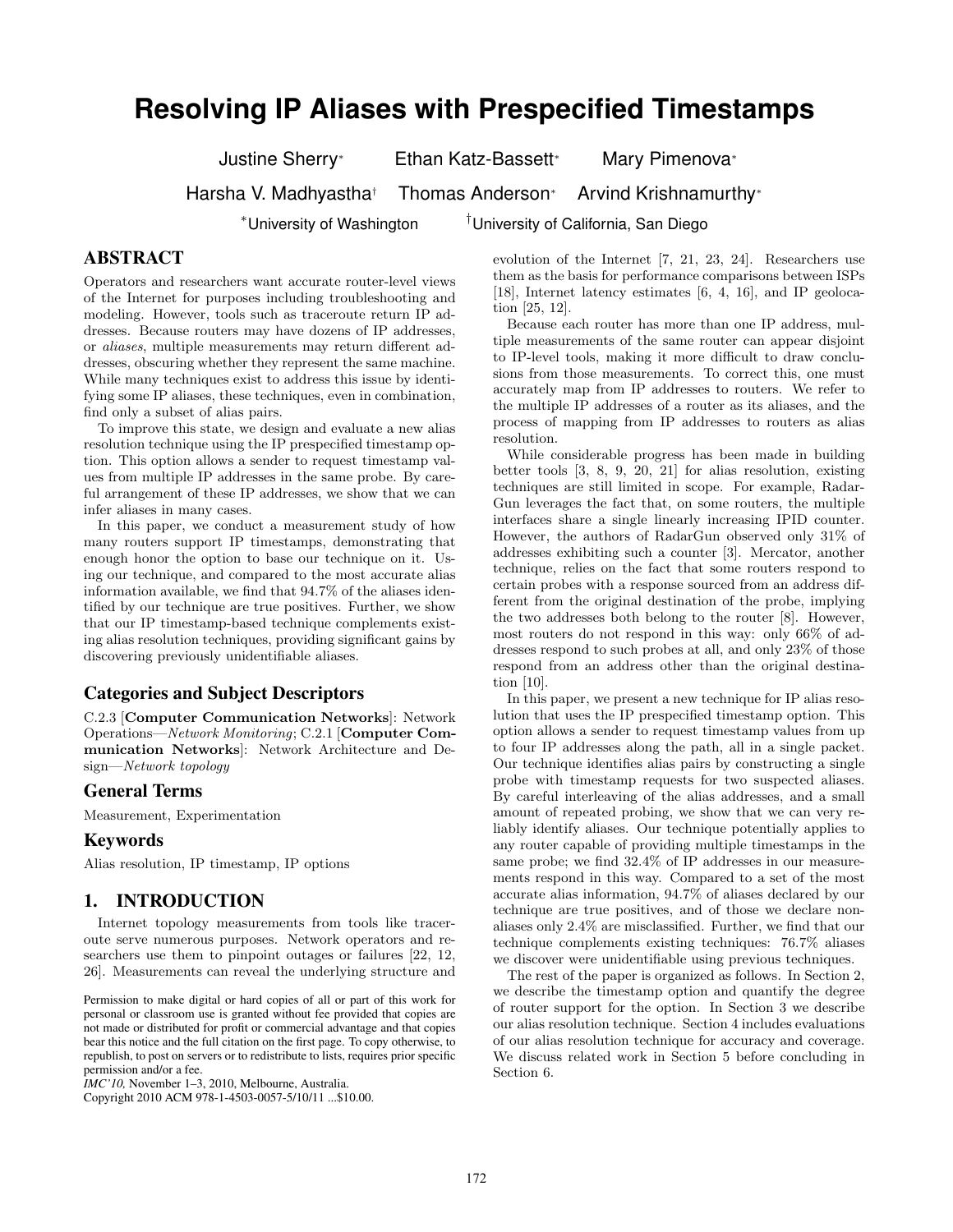# 2. PRESPECIFIED TIMESTAMP OPTION

We next describe the timestamp option, and we provide a measurement study to discover how often routers respond to the timestamp option in ways that we can exploit for alias resolution.

## 2.1 Background

Timestamp requests are an optional extension to any packet that traverses the Internet [1]. Three 'flags' specify different behaviors of the IP timestamp option; we make use of only one, 'prespecified timestamps.' For a packet with the prespecified timestamp option, the sender lists up to four IP addresses in the options header. As a shorthand, we describe timestamp requests in the following format:  $(A|BCDE)$ , where  $A$  is the destination of the probe, and  $B, C, D$ , and E are the ordered list of prespecified addresses. Each machine which forwards the packet will check to see if the first unstamped IP address is one of its own, and, if so, it will record a timestamp in the packet header before forwarding the packet. The order is important: if  $C$  receives the packet, it will only record a timestamp if B has already done so.

#### 2.2 Measurement Study of Support

Although timestamps are a standard option in the IP specification, many routers do not honor them and some ISPs filter them. Further, the protocol specification does not dictate a behavior for routers to follow upon encountering their own IP address multiple times in the same probe. Our technique, described in detail in Section 3, relies on a single router providing multiple timestamps for multiple addresses in the same probe. Hence, our technique is only applicable to the subset of routers whose implementation provides multiple stamps in this case.

To assess how many routers honor such requests, we performed a measurement study of all IP addresses discovered by iPlane on May 10, 2010 [15]. iPlane issues daily traceroutes from all PlanetLab sites [2] to approximately 140,000 prefixes. To generate our data set, we gathered all 351,214 IP addresses observed in iPlane traceroutes from May 10, then removed all private addresses and addresses in prefixes whose operators opted out of our experiments. We then issued ICMP echo requests (pings) to each remaining address and report on the 267,736 addresses that responded.

For these 267,736 addresses, we first sent each address D an ICMP echo request with the timestamp option enabled requesting  $(D|DXXX)$ . X is an address at the University of Washington known not to be on the path, to ensure that extra, invalid stamps were not being introduced into the responses we received. In our previous work, we found that some PlanetLab sites receive few or no timestamp responses, presumably due to filters [11]. To attempt to avoid such filters, we sent the probes from multiple PlanetLab vantage points. Further, to account for packet loss, we sent each measurement five times redundantly from each vantage point. As seen in Table 1, we did not receive any responses from 31% of addresses. An additional 15.5% of addresses responded to our probes without recording a timestamp value. We also identified a common faulty implementation, exhibited by 5.8% of addresses, in which the router recorded two stamps on encountering its address, even though the second prespecified address did not belong to it. The table lists this as *Extra Stamp* behavior.

The remaining 47.7% of addresses correctly responded

| Classification | <b>IP</b> Addresses | %        |
|----------------|---------------------|----------|
| Unresponsive   | 83002               | 31.0%    |
| Extra Stamp    | 15606               | 5.8%     |
| Zero Stamps    | 41422               | 15.5%    |
| One Stamp      | 40886               | $15.3\%$ |
| Two Stamps     | 59450               | 22.2%    |
| Three Stamps   | 40                  | 0%       |
| Four Stamps    | 27330               | 10.2%    |
| Total          | 267736              | 100%     |

Table 1: Responsiveness to timestamp probes for the set of 267,736 public, ICMP-responsive addresses discovered by iPlane on May 10, 2010. Each address D was sent probes requesting  $(D|DXXX)$ and  $(D|DDD)$ . The classifications reflect the number of timestamps provided in D's responses. Our alias resolution technique potentially works for targets responding with 2-4 stamps.

to these probes with a single timestamp. To characterize their behavior in response to multiple requests for their own address, we next sent each of them a probe request  $(D|DDD)$ ; the table indicates how many stamps the addresses responded with. The most common stamping behavior was to provide two stamps; 22.2% of addresses demonstrated this behavior. A further 10.2% of addresses provided four stamps. Since our alias technique will require a router to record multiple stamps in a single probe, it potentially applies to the 32.4% of ping-responsive addresses in our dataset that responded with two or more timestamps. This is an upper bound on the applicability of our technique; we show later that some routers that stamp twice do not always stamp for queries involving different interfaces.

# 3. ALIAS CONFIRMATION

The prespecified timestamp option allows a single packet to request timestamps from multiple IP addresses. Our technique nests requests for pairs of IP addresses. To check if A and B are aliases, we send two ICMP echo requests, with the timestamp options set to  $(A|ABAB)$  and  $(B|BABA)$ . If they are aliases of the same router and the router stamps multiple times, the router should record timestamps for both addresses at a single point along the path, with consistent timestamp values. To identify this, we look for timestamp replies whose ordering constrains A and B to reside on the same router, and whose timestamp values are identical.

#### 3.1 Timestamp Values as a Fingerprint

Timestamp values allow us to identify whether two IP addresses are likely to share a common clock. A single host recording multiple timestamps at once into a single packet should provide the same value for each stamp.

Making use of this observation, when we receive a response containing timestamps for candidates  $A$  and  $B$ , we check the difference between the timestamp values. However, in our study in Section 2.2, we observed rare cases when timestamp values incremented between stamps, although the timestamps are provided by the same host (in response to  $(D|DDD)$ ). To account for this, we allow some leeway. We send duplicates of our probes to generate multiple timestamped responses. If fewer than 90% of the responses received for a pair have all timestamps equal or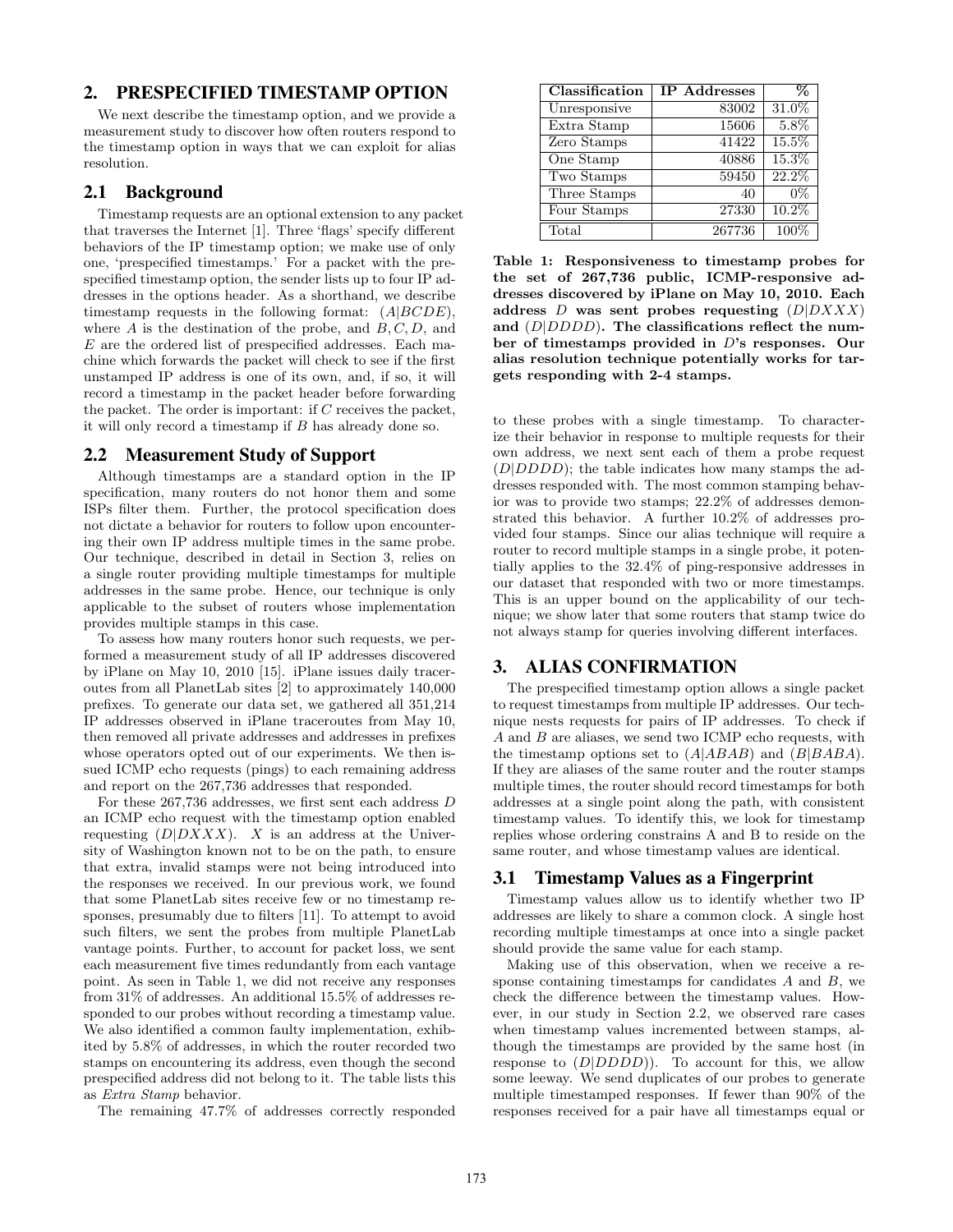

(a) Configuration of two distinct routers providing four stamps to the request  $(A|ABAB)$ .



(b) Configuration of two distinct routers providing two stamps to both the request  $(A|ABAB)$  (solid line) and the request  $(B|BABA)$  (dashed).

#### Figure 1: Two configurations of looped routing implied by certain timestamp responses. These cases can only be transient. Thus, repeatedly receiving these responses implies that the IP pairs are likely to be aliases.

if we observe decrements between stamps, we eliminate the pair and declare it to be a non-alias. If the timestamps are consistent, however, we require further evidence.

# 3.2 Topological Constraints

Because a prespecified address will only be stamped after all previous addresses have been stamped, the ordering of the timestamps recorded must be consistent with the path the packet traverses. By carefully arranging the IP addresses in the timestamp request, we can make it highly likely that only true aliases will respond with a given pattern. The absence of the pattern does not necessarily mean that the addresses are not aliases, just that we cannot determine their relationship.

Loops. While it is possible for a packet to encounter a transient loop, such cases should be rare and can be accounted for via redundant measurements over time. If a packet encounters a persistent loop, we should not receive an echo reply for our probe. Hence, if we receive multiple replies each of which implies a loop, we can conclude that the packets (in all likelihood) did not travel back and forth between two routers, but rather that a single router stamped multiple times for its multiple interfaces.

There are two separate scenarios in which we can infer aliases because the alternative would be a persistent loop. The first occurs when we receive four stamps in response to any of our queries. Figure 1(a) illustrates the route taken by a timestamp request  $(A|ABAB)$ , assuming A and B are not aliases. Timestamp values for all four prespecified addresses suggest that the packet reached the destination A, then went to  $B$ , to  $A$ , and to  $B$  again. These stamps mean that  $B$ must be configured to forward the return traffic en route to  $S$  through  $A$ , and  $A$  must be configured to forward the return traffic en route to  $S$  through  $B$ . This is a loop, or, if we see this pattern repeated for multiple probes over time, it is more likely that A and B are aliases.

The second scenario, demonstrated in Figure 1(b), occurs when a single vantage point S receives responses with two stamps for both the request  $(A|ABAB)$  and the request  $(B|BABA)$ . If A and B are not aliases, these responses imply that  $B$  routes traffic to  $S$  through  $A$ , and  $A$  routes traffic to S through B. Because this explanation is once again a loop, if we see this pattern repeated over multiple probes,



Figure 2: Because TTL values are initialized to a small number of standard values, we can estimate the reverse path length to S from routers A and B. If we know that the reverse path from  $A$  traverses  $B$  and we assume that the routers are distinct,  $B$ 's reverse path length to  $S$  must be shorter than  $A$ 's. If their reverse path lengths are the same,  $A$  and  $B$ likely reside on the same router.

we can conclude that  $A$  and  $B$  are likely to be aliases on the same machine.

Distance. In our measurements, a single vantage point will often receive two timestamps for  $(A|ABAB)$ , but not receive any for  $(B|BABA)$ . In this situation, we are able to infer aliases by coupling the topological relationship implied by the timestamps with reasoning about the relative distance of A and B from the vantage point.

Given that the vantage point  $S$  received the first two timestamps in the request  $(A|ABAB)$ , we know that either A and B are aliases, or that B is on the reverse path from A back to S. A's reverse path length should be equal to B's reverse path length, plus some difference  $\delta$  representing the number of hops in between  $A$  and  $B$  along the reverse path. If this  $\delta$  value is 0, it suggests that there are no hops between  $A$  and  $B$ , and  $A$  and  $B$  are likely to reside on the same router. By sending extra pings to  $A$  and  $B$ , we can acquire TTL values from the response packets that allow us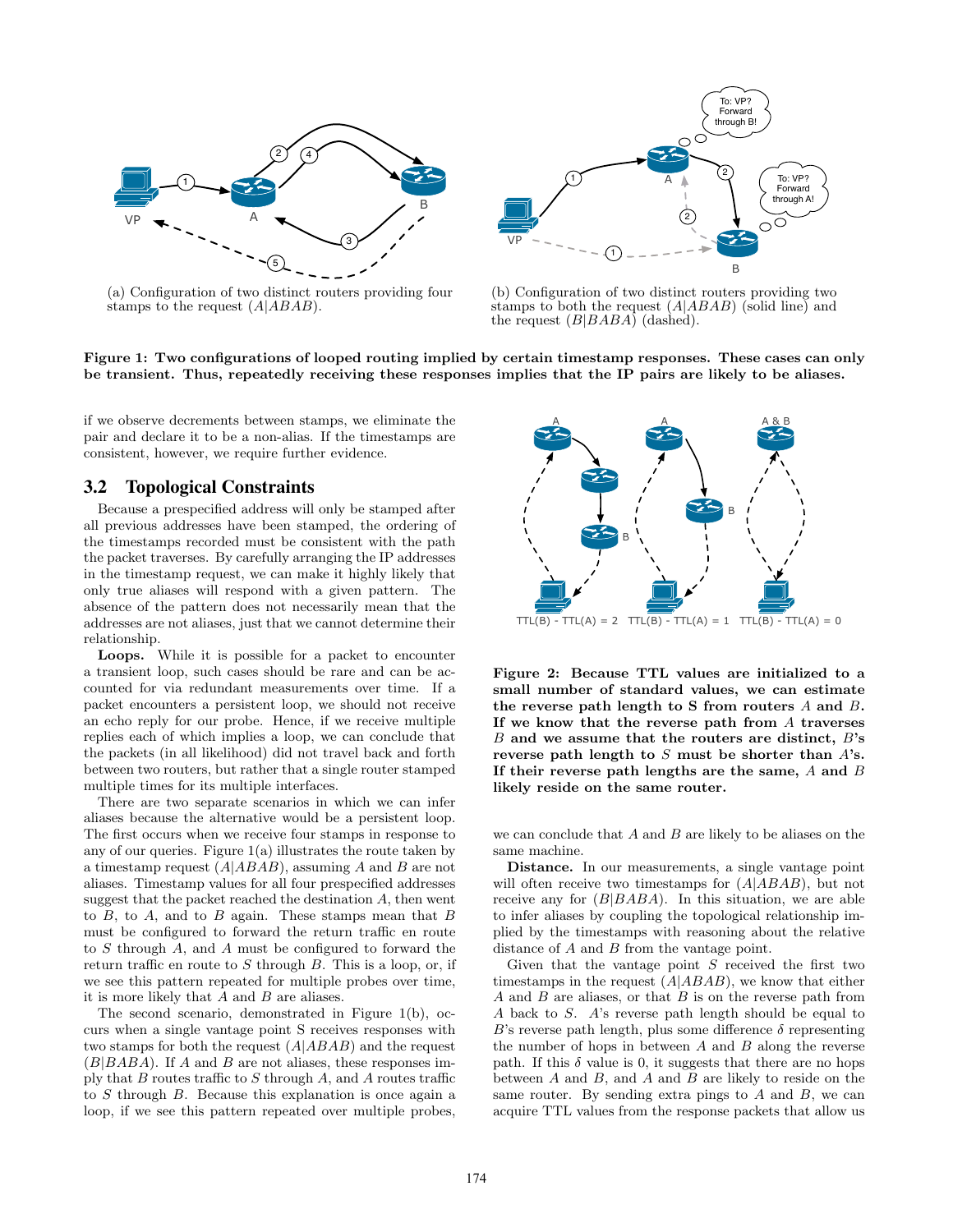|                                           | Total | True aliases        | Non-aliases         |
|-------------------------------------------|-------|---------------------|---------------------|
| Classified as aliases                     |       |                     |                     |
| Four Stamps                               | 14810 | 14025 (94.7%)       | 785 (5.3%)          |
| Two Stamps (Loop)                         | 354   | 349 (98.6%)         | $5(1.4\%)$          |
| Two Stamps (Distance)                     | 2580  | 2422 (93.9%)        | $158(6.1\%)$        |
| $\rightarrow$ Total classified as aliases | 17744 | 16796 (94.7%)       | 948 $(5.3\%)$       |
| Classified as non-aliases                 |       |                     |                     |
| <b>Bad Clock</b>                          | 17046 | $(2.4\%)$<br>412    | 16634 (97.6%)       |
| Unclassified                              |       |                     |                     |
| Two Stamps (Unclassified)                 | 8440  | 729 (8.6%)          | $(91.4\%)$<br>7711  |
| Overall                                   |       |                     |                     |
| All pairs with multiple stamps            | 43230 | $(41.5\%)$<br>17937 | 25293<br>$(58.5\%)$ |

Table 2: Results and accuracy of timestamp confirmed alias pairs from the mrinfo dataset. The candidate pairs included 43,230 two stamping pairs, 17,937 of which were true aliases. We report the accuracy of our categorizations, showing the true positives (16,796), false positives (948), and false negatives (412) in bold.

to estimate the length of the paths taken from  $A$  and  $B$  back to the source. This inference can be confounded if A and B use different initial TTL values; however, most routers choose their initial value from a small set of standard values. One other source of inaccuracy may arise from 'hidden routers' [20], which do not decrement the TTL value when forwarding the packet, thus violating our TTL argument described in Section 3.2.

Figure 2 shows the relationship between  $A$  and  $B$  given a  $\delta$  value of 2, 1, or 0.

## 3.3 Algorithm

To take advantage of the previously described aliasing characteristics, we perform the following steps to confirm alias pairs.

First, we send a preliminary  $(A|AXXX)$  probe to all IP addresses A involved in any candidate pair, and we remove any addresses which display the *Extra Stamp* behavior described in Section 2.

Then, for each candidate pair we send probes  $(A|ABAB)$ and  $(B|BABA)$  redundantly five times each from several vantage points. We require the redundancy in order to generate enough responses for our 90% shared-clock threshold, as well as to compensate in case some packets are dropped or filtered. Next, we trim our candidates to the set of pairs which responded to our measurements at least five times with two or more timestamps.

Then, we split the candidates by stamp count. We classify those which stamp four times as aliases. For those which stamp twice, we trim the set to those which pass our shared clock test: those which never display a decrement between stamps, and for which at least 90% of the timestamp values are the same. We declare non-aliases those which do not pass this test.

Finally, for those which pass the clock test we identify pairs which exhibit either two stamp (loop) or two stamp (distance) configurations to any single vantage point. To evaluate the 'distance' configuration, we require TTL values from addresses which may not have responded to our timestamp probes, hence we send extra pings to the candidate addresses. Those which display these configurations, we declare aliases. Those which do not, we characterize as unknown.

# 4. EVALUATION

To assess the accuracy of our technique, we use a dataset of known aliases generated by mrinfo measurements on December 30th, 2009 [19]. mrinfo identifies aliases by issuing IGMP ASK\_NEIGHBORS requests to multicast-enabled routers. Multicast-enabled routers respond to such requests with a list of their interfaces, associated IP addresses, and neighboring routers. Assuming the configuration on the router is correct and up-to-date, the alias information should be correct. However, the resulting datasets are limited in several ways: they only include multicast-enabled routers, they are limited to routers which are connected across Mbone to the vantage point used to initiate the requests, and they are restricted to networks which do not filter IGMP traffic. After removing private and blacklisted addresses, the December 30th set contains 9,130 addresses over 1,635 routers. Because of the dataset's limited size and biases introduced by its limitations, it has a different distribution of aliasing behaviors than the iPlane dataset in Section 2.2. More specifically, 21% of addresses in it provide four stamps, while only 14.4% provide two.

## 4.1 Accuracy

Timestamp-based alias resolution requires candidate alias pairs as inputs. We generated candidate pairs by clustering together IP addresses with a similar vector of TTL values observed in pings from several hundred PlanetLab vantage points, a technique borrowed from iPlane [15]. The intuition for this heuristic is that we only need to consider addresses as potential aliases if they are at similar distances from most locations. By only considering pairs that clustered together, we eliminated roughly 99% of the potential pairs from consideration.

After clustering, we were left with 874,699 candidate pairs. Within those candidate pairs were 32,853 alias pairs. Of these actual aliases, 18,939 included at least one IP address which had previously responded to timestamp requests with multiple stamps, as we described in section 2.2. These 18,939 pairs are an upper bound on the number of aliases our technique could potentially discover.

To each of the 874,699 candidate pairs we sent two probes:  $(A|ABAB)$  and  $(B|ABAB)$ . Of the candidates pairs that we probed, 576,068 pairs responded to at least one probe, 43,230 with two or more stamps. Note that many of the pairs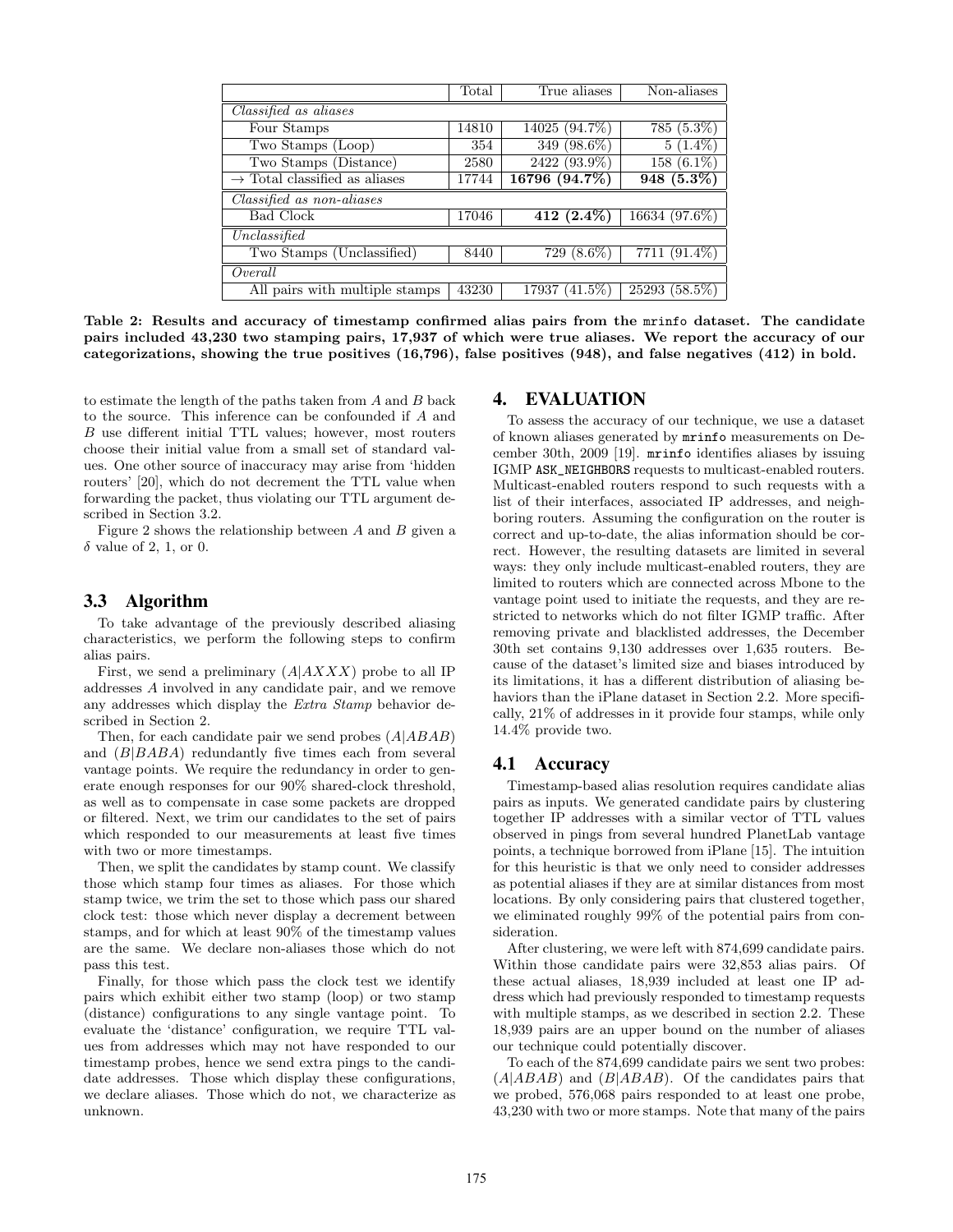respond with fewer than two stamps because they are not aliases: a response to  $(A|ABAB)$  might include only a stamp for  $A$  because  $B$  is not an alias and is not on the reverse path. Within those 43,230 responsive pairs were 17,937 true alias pairs, 94.7% of the 18,939 pairs we could potentially address. Table 2 displays the categorization and accuracy of pairs which provided two or more stamps.

We classified 17,744 of the pairs as aliases. Overall 16,796 of the 17,744 aliases (94.7%) we found are true positives, according to the mrinfo data. It is possible that some of the 5.3% false positives are due to out-of-date mrinfo configurations or changes in configuration between the generation of the mrinfo data in December 2009 and our experiments in May 2010.

The 16,796 true alias pairs we identified represent 88.7% of the original 18,939 alias pairs our technique could potentially find. We note that we had much more success in identifying alias pairs for addresses which stamped four times than for those that stamped twice. Of those pairs for which one of the addresses stamped four times (when queried with its own address four times), we correctly identified 94.3% of them as aliases. However, for those pairs for which neither address stamped four times, but at least one of the addresses stamped twice, we only identified 63.4% of the pairs as aliases.

Of the 17,046 pairs our technique declares to not be aliases, 412 are classified as aliases by mrinfo, only 2.4% false negatives. Over half of these false negatives included a clock decrement between stamps.

#### 4.2 Coverage

To further evaluate our technique, we assess whether it identifies aliases not found by RadarGun [3] and Mercator [8], two existing, widely-used techniques. Similar to how our technique relies on routers stamping multiple times, these techniques also rely on specific router behaviors, limiting their applicability. We look to the overlap of the aliases discovered by each technique, to assess whether by combining techniques we may be able to do better than any single technique on its own. We discuss combined techniques further in related work.

For our evaluation, we again use mrinfo as a basis for comparison. It is possible that the selection bias of this data influences the relative effectiveness of the different techniques. For example, RadarGun relies on routers using linear IPID counters, and we found that a higher proportion of addresses in the mrinfo dataset returned random IPID values compared to the RadarGun study (also of just over 9000 addresses) [3]. Similarly, as we noted above, a higher proportion of addresses in this dataset will stamp four times, compared to the broader dataset used in Section 2.2, increasing our relative effectiveness.

We evaluate each technique under the condition where all true pairs are included as candidates. Thus, we provided each technique all of the IP addresses as inputs (for those which take addresses as input) or all of the true alias pairs as candidates (for those which require candidate pairs). Because some techniques may not find all combinations of pairs (identifying  $(A, B)$  and  $(B, C)$  as pairs, but not  $(A, C)$ ), we take the transitive closure of all pairs confirmed, providing us with a complete set of implied aliases for each technique.

Figure 3 shows a CCDF demonstrating the per-router coverage provided by the techniques individually and by all



Figure 3: Comparison of coverage of alias resolution techniques over mrinfo dataset. Graph is a CCDF showing the fraction of routers for which the techniques identify a given fraction of alias pairs. Merging successive techniques improves the proportion of identifiable alias pairs, for this dataset.

techniques merged. The metric evaluates how completely the techniques identify all alias pairs for the routers in the dataset. The vertical axis provides a complementary cumulative fraction of the 1,635 mrinfo routers, and the horizontal axis provides the fraction of alias pairs per router successfully identified by the alias resolution technique. A given  $(x, y)$  point shows that a technique identified at least  $x$  fraction of pairs for  $y$  fraction of the routers. Some routers in the dataset had many more interfaces than others: 75% had six or fewer addresses, and the largest had 70 addresses.

The merger of the three techniques provides much greater coverage than any technique in isolation for this dataset. With all techniques merged together, 52.3% of routers have their aliases resolved entirely (100% of pairs identified) and 72.9% are resolved partially (some, but not all of their alias pairs are identified by the alias resolution). In aggregate, 68.3% of all alias pairs within the dataset are identified by one or more technique. Furthermore, the gains provided by including each successive technique are large. In particular, adding our technique to the merger of RadarGun and Mercator increases the number of routers that are completely resolved from 36.9% to 52.3%. In fact, 76.7% of the pairs discovered by our technique are unidentified by either RadarGun or Mercator.

# 5. RELATED WORK

We next discuss related work which has dealt with alias resolution or measurements using timestamps.

#### 5.1 Alias Resolution

Many techniques exist to address the IP alias resolution problem, but none have complete coverage or offer a complete solution.

Mercator sends a UDP probe to a high numbered port, generating an ICMP Port Unreachable error message. On some routers, the error message is sourced from an address different from the destination of the original UDP probe, revealing that the two addresses reside on the same router [8]. Mercator cannot discover aliases for routers that respond from the original destination address.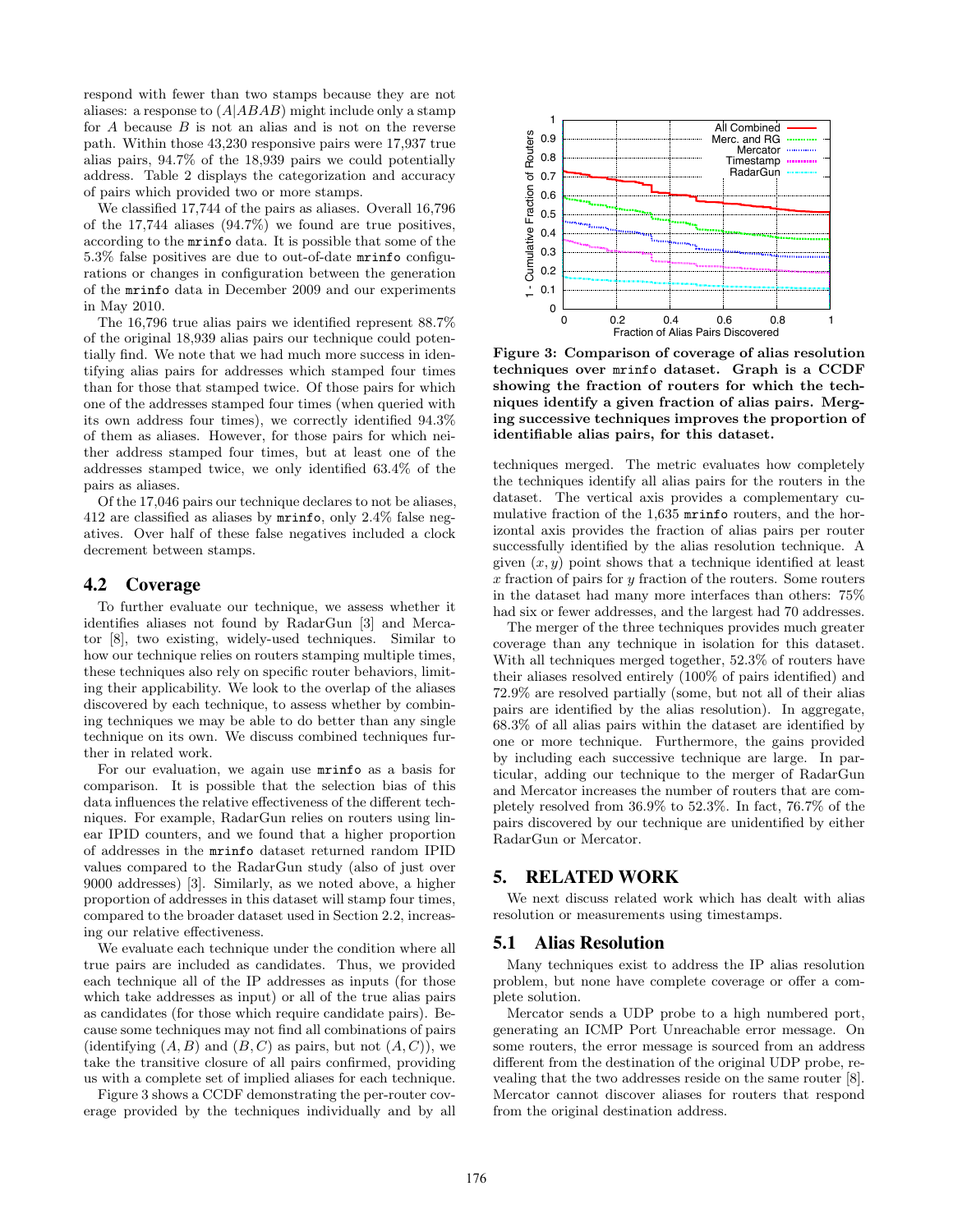Ally sends a succession of probes to suspected aliases and analyzes the IPID value in response packets. Since some routers use a common counter to set IPID values, Ally declares a pair of addresses aliases if subsequent probes interleaved between the two addresses remain in the same range [21]. RadarGun borrows Ally's IPID insight and improves on its technique to reduce measurements from  $O(n^2)$ probes to  $O(n)$  probes. RadarGun does this by probing each IP address several times to generate a 'velocity model' of how the address's IPID values change over time. It then compares the velocity models between all pairs of addresses to identify aliases [3]. However, many routers do not have well-behaved linear counters, leaving both Ally and Radar-Gun unable to identify their aliases.

Whereas our technique, as well as the others discussed so far, classify aliases by probing the IP addresses in question and inspecting the replies, DisCarte [20] and APAR [9] base their techniques on topological relationships observed in traceroute and similar probes. The IP record route option often discovers different IP addresses than traceroute, even along the same path, and DisCarte attempts to align the two types of probes to resolve aliases [20]. APAR (Analytic and Probe-based Alias Resolver) uses common IP address assignment schemes to analyze traceroutes and infer aliases. The developers of APAR found that approximately half of the alias pairs they discovered were also found by Ally [9], whereas we found that 76.7% of the pairs we discovered in the mrinfo dataset were not found by the Ally-based Radar-Gun or by Mercator. An interesting question for the future is how well DisCarte and APAR combine with our technique.

We are not the first to suggest combining techniques. While we showed in Section 4.2 that combining techniques can provide more complete alias information, challenges remain for such a technique to be successful. Efficient probing, resolving conflicts between techniques, and limiting the impact of false positives all remain unresolved questions for a complete aliasing system [13].

#### 5.2 IP Timestamps

Fonseca et al. investigated whether packets with timestamp or other IP options were dropped on paths between PlanetLab sites. They found that approximately half the paths dropped options packets, but that most of the drops were at the edge of the network, concentrated in a small number of ASes [5]. We measure from multiple vantage points to counteract this, an approach we also used in earlier work [11]. Since we are targeting routers, rather than end hosts, many of our destinations are in the core, where Fonseca et al. found little filtering. Still, our technique will not work for destinations that do not provide timestamps or that are completely behind filters.

In earlier work, we used prespecified timestamps as part of our reverse traceroute [11] and iPlane [14] systems. Neither system used timestamps for alias resolution.

In addition to the IP timestamp option that we use, there is an ICMP Timestamp request message. With this message, a sender can request the timestamp of the destination, but not of other IP addresses, so it cannot be used for our alias resolution technique. Tulip uses ICMP Timestamp messages to help diagnose performance problems [17].

# 6. CONCLUSION

Despite numerous efforts to develop alias resolution techniques, comprehensive IP alias resolution remains a challenge. We have demonstrated a new technique for IP alias resolution using IP prespecified timestamp measurements, a standard IP option. Our technique requests timestamps from both addresses in a candidate alias pair in a single probe. We have shown that many routers honor IP timestamp requests, and 32.4% of routers in our dataset will provide two or more timestamps in response to a request for their own IP address multiple times in the same probe. We found that timestamp-based alias resolution provides accurate results for routers that support it: in our study, 94.7% of alias pairs identified were true positives. In addition, timestamp alias resolution provides gains in overall coverage by discovering alias pairs which existing techniques failed to identify.

#### Acknowledgments

We would like to thank the anonymous IMC reviewers for their valuable comments and feedback. We would also like to thank Adam Bender for modifying the RadarGun tool for our use and Colin Scott for comments on an early draft of this paper.

# 7. REFERENCES

- [1] RFC 791: Internet Protocol, September 1981.
- [2] Bavier, A., Bowman, M., Chun, B., Karlin, D. C. S., Muir, S., Peterson, L., Roscoe, T., Spalink, T., and Wawrzoniak, M. Operating system support for planetary-scale network services. In *Network Systems Design and Implementation* (2004).
- [3] Bender, A., Sherwood, R., and Spring, N. Fixing Ally's growing pains with velocity modeling. In *Internet Measurement Conference* (2008).
- [4] COSTA, M., CASTRO, M., ROWSTRON, A., AND KEY, P. PIC: Practical Internet Coordinates for distance estimation. In *International Conference on Distributed Computing Systems* (2004).
- [5] Fonseca, R., Porter, G., Katz, R., Shenker, S., and Stoica, I. IP options are not an option. Tech. rep., EECS Department, University of California, Berkeley, 2005.
- [6] Francis, P., Jamin, S., Jin, C., Jin, Y., Paxson, V., RAZ, D., SHAVITT, Y., AND ZHANG, L. IDMaps: A global Internet host distance estimation service. In *INFOCOM* (2000).
- [7] Gao, L. On inferring autonomous system relationships in the Internet. *IEEE/ACM Transactions on Networking* (2000).
- [8] Govindan, R., and Tangmunarunkit, H. Heuristics for Internet map discovery. In *INFOCOM* (2000).
- [9] Gunes, M., and Sarac, K. Resolving IP aliases in building traceroute-based Internet maps. *IEEE/ACM Transactions on Networking* (2009).
- [10] Hyun, Y. Personal Communication, May 2010.
- [11] Katz-Bassett, E., Madhyastha, H. V., Adhikari, V., Scott, C., Sherry, J., van Wesep, P., Anderson, T., and Krishnamurthy, A. Reverse traceroute. In *Network Systems Design and Implementation* (2010).